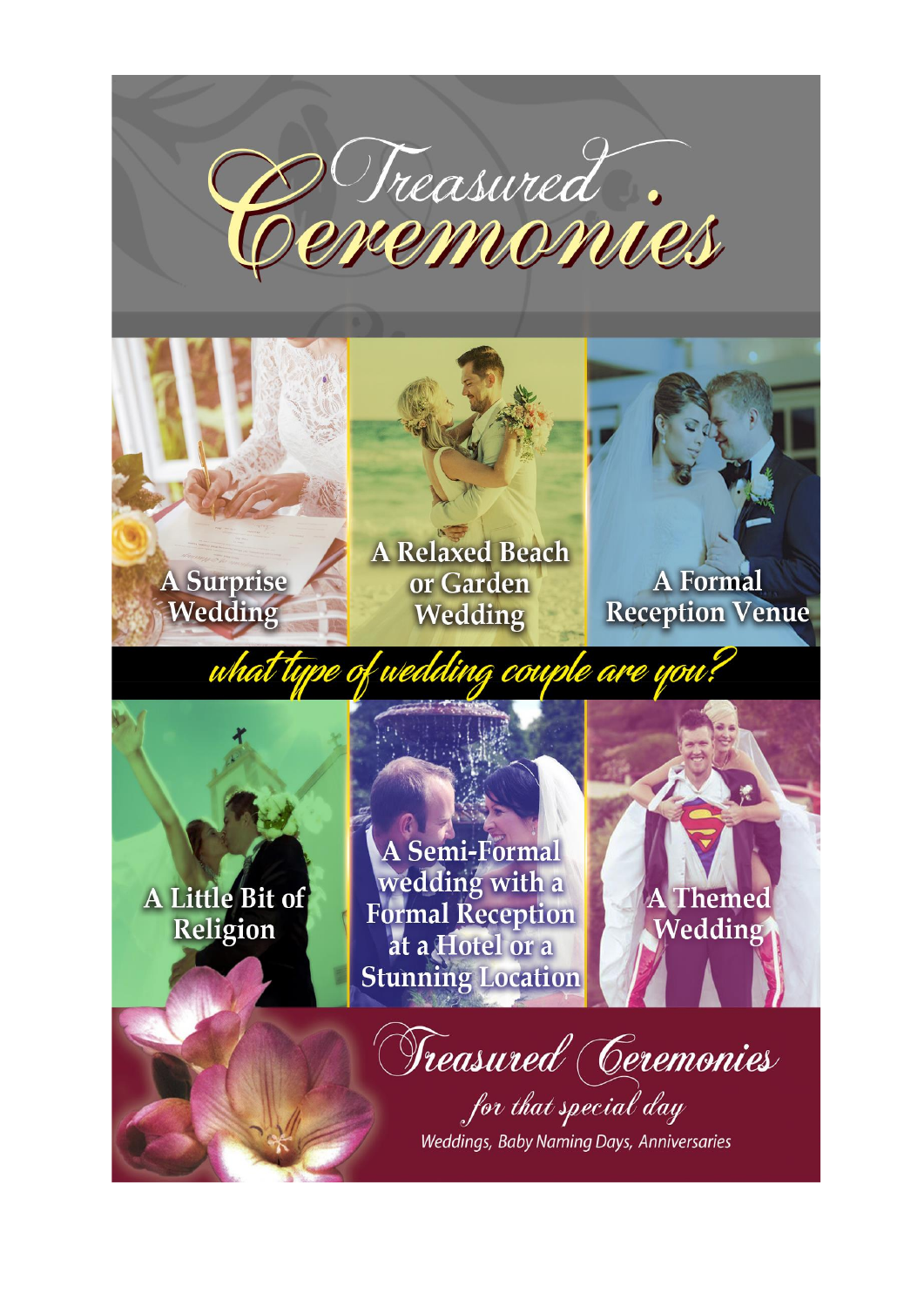## **So you want to get married – A guide to the steps in Australia**

## **Contents**

| Preface |
|---------|
|---------|

| <b>Wedding Styles</b>                                        | 3              |
|--------------------------------------------------------------|----------------|
| Why do councils charge for a wedding ceremony?               | 5              |
| <b>Insurances</b>                                            | 5              |
| <b>Your Choices</b>                                          | 6              |
| Legal Paperwork                                              | $\overline{7}$ |
| Marrying a person who is not available to sign the paperwork | 10             |
| A couple who do not reside in Australia or reside Interstate | 11             |
| The Wedding Ceremony - Ideas and Structure                   | 12             |
| Other important tips to think about                          | 18             |
| <b>Questions &amp; Answer</b>                                | 19             |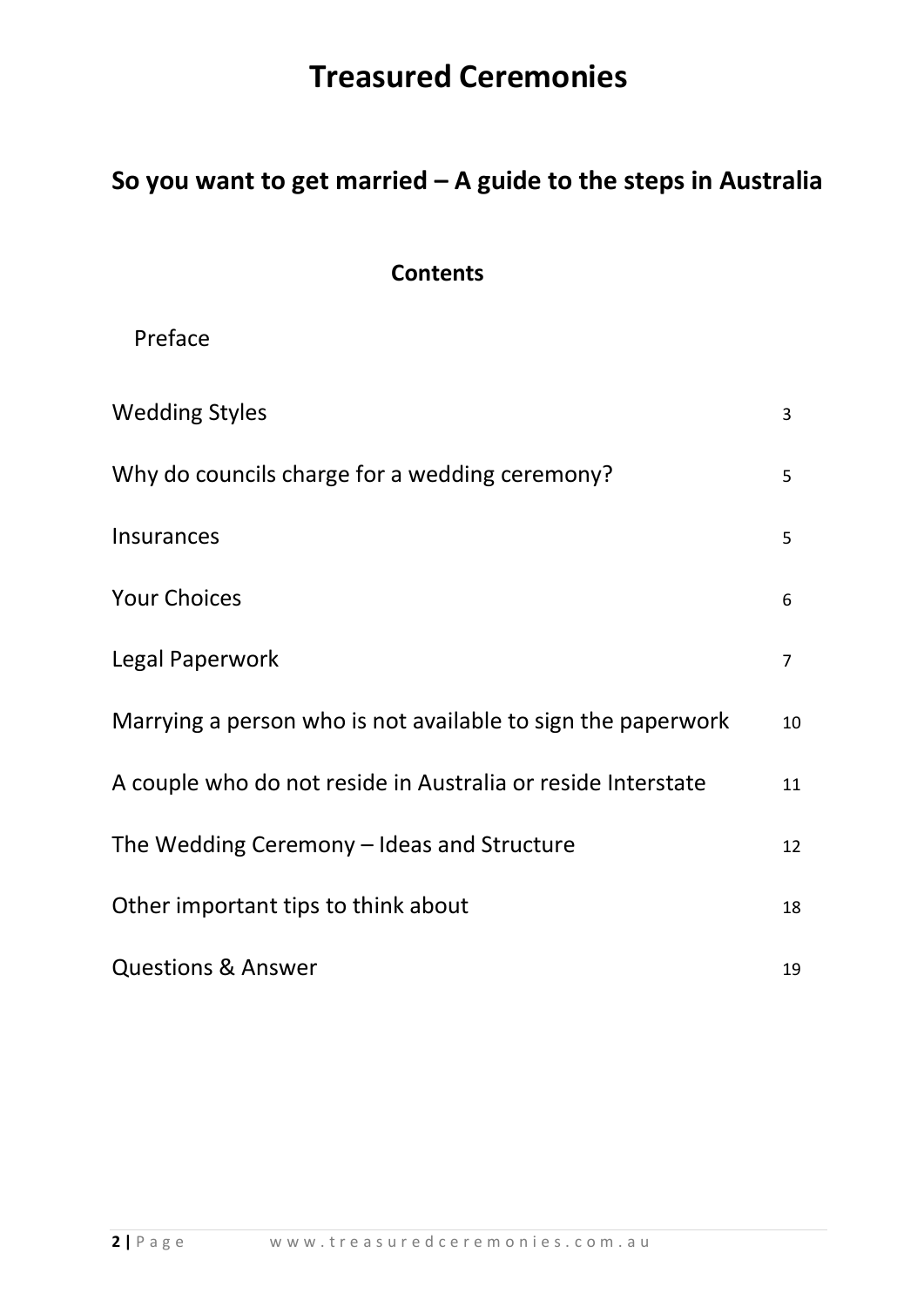## **Preface**

I have been a civil wedding celebrant since late 2009 and since then I have performed hundreds of ceremonies.

Many couples don't know what a celebrant can do for them, so I decided to write this book to assist them in their planning and preparation.

\_\_\_\_\_\_\_\_\_\_\_\_

## **Wedding Styles**

Some ceremonies that I perform are the traditional style of weddings, usually held in places other than a church, such as a formal reception venue which probably has a chapel and where we have a bride and groom, and a bridal party sometimes up to eight either side of the bride and groom. Parents are involved as are other members of the family and I encourage many of them to also participate in the ceremony and there are lots of way to do this which you will read later. These are the majority of weddings and they are well placed in our society as the occasion to be remembered.

However, there are many variations to the original form of a ceremony. I am able perform a ceremony at any location – anywhere and anytime.

A couple can marry in such places as -

**A Garden** – this can be a formal garden or public park, such as St Kilda Botanical Rose Garden or the garden of one of your parents, a family place or even a friend. I have performed wedding in a large property in the country for instance under a gum tree. Always best to check with your local council for permit considerations. There are many gardens not just large council properties but many smaller gardens between streets in inner suburbs. I even did a ceremony in North Melbourne on the median strip of a quiet street.

**A Reception Venue** – and there are plenty of formal venues around especially inner and outer areas of Melbourne, Mount Dandenong, Mornington Peninsula and even in country towns in Victoria. I performed one ceremony in the Magistrates Court in Bendigo.

Many venues have a formal reception area, sometimes several areas of different size and style. The venues often have garden areas for weddings, chapels for weddings and are more than likely to have a plan b type area should the weather turn bad.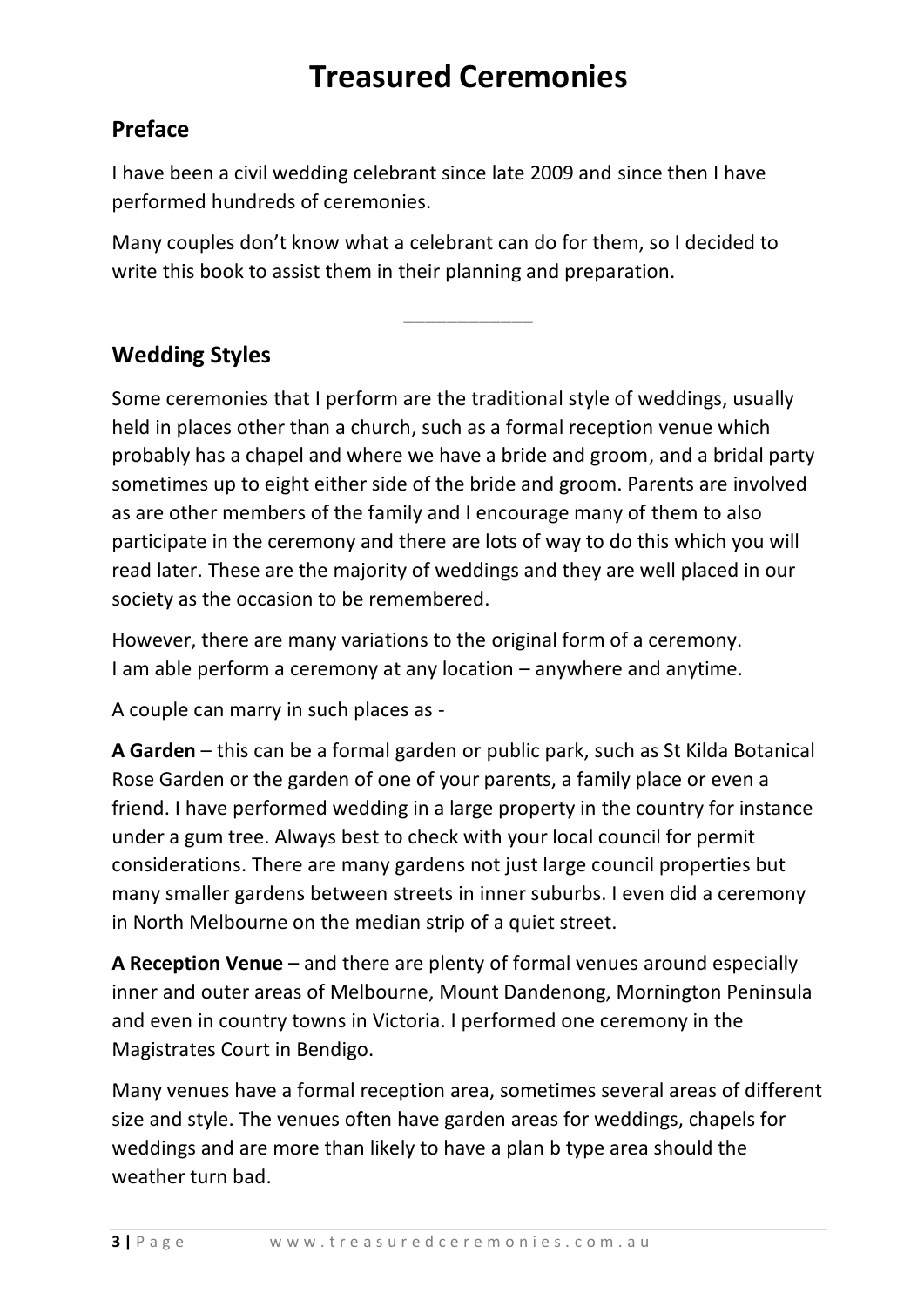**A Beach** – many of Victoria's councils allow beach weddings. Some require a permit and a fee. See your local council for more details. Some of them just want you to have a permit so they don't double up on ceremonies or have them too close to each other.

**Restaurants** – Many restaurants will allow weddings to take place just before you all sit down to dinner. For you it is a cheaper alternative as there is no fee involved. For the restaurant they usually allow it just before they open the doors or very early on in the evening before it gets busy.

### **Parks & Forests**

Some parks have formal gardens such as Melbourne Botanic Gardens, Fitzroy Gardens and many others but there are also Parks and Forests for instance Mount Dandenong, where you can have a ceremony.

Mount Dandenong has many areas and you need to contact Parks Victoria about permits, safety and regulations. They will also provide information on fire management and accessibility as well as the cultural and heritage associated with the sites.

**There are lively alternative too**- how about in a hot air balloon or on a sailing boat. There is no limit to the places you can choose as a ceremony space.

You can marry in the air skydiving from 10,000 feet though I would actually perform the ceremony in the aircraft, just before you jump.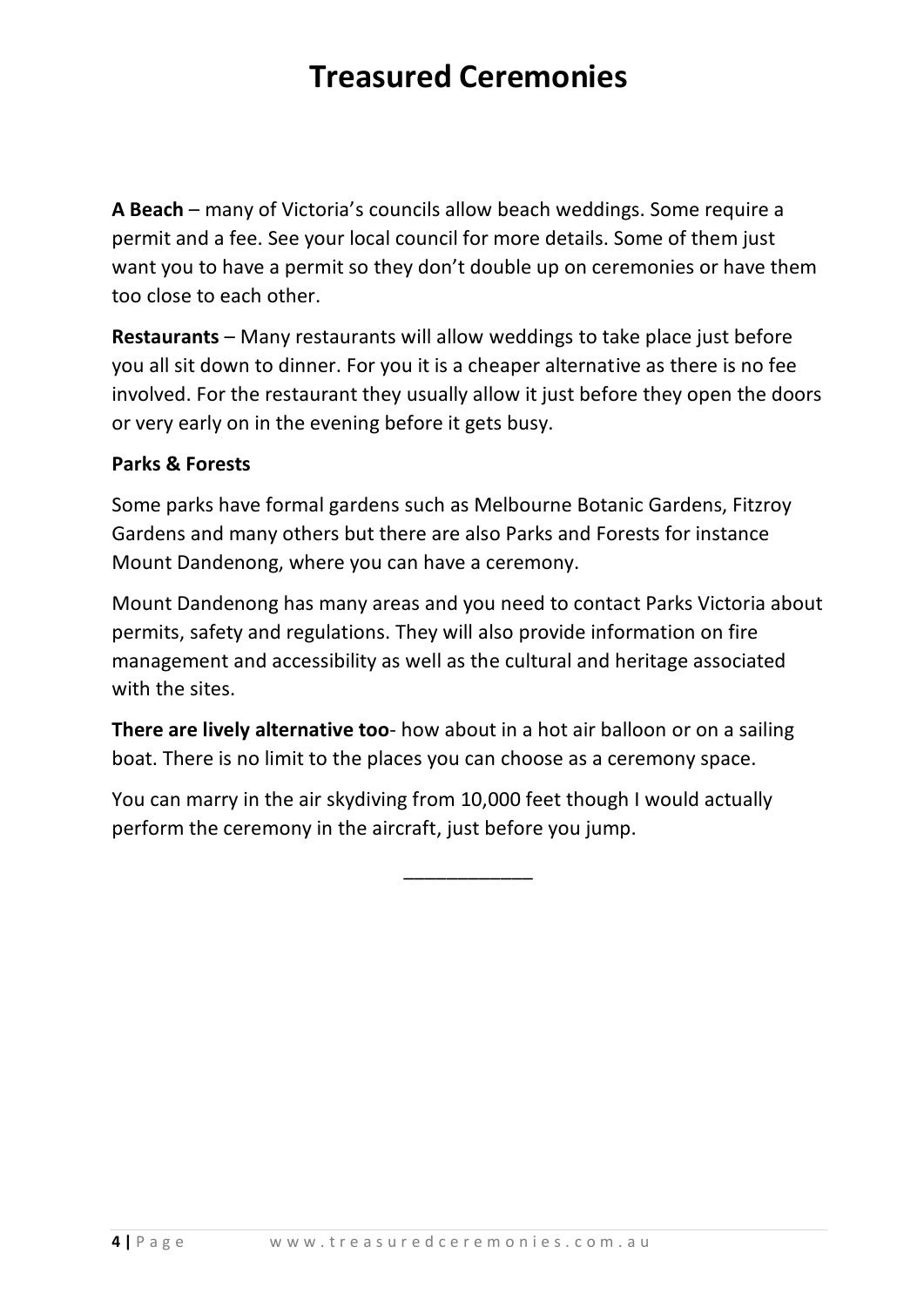## **Why do councils charge for a wedding ceremony?**

If you are planning a wedding on a beach or in a formal garden or park most of the councils have procedures for a permit to be issued. In some cases there is a cost for the permit and this goes into general revenue.

But you can expect, once you have that permit that the area you have selected will be yours for the time that you have booked it for and no other person should use that area during that time. The permit gives you sole access to the area. The same for beaches.

Most councils will then ensure that beaches are combed or the leaves in a garden are cleared and the grass is neat and tidy. Councils fees vary with inner city and inner suburbs tending to be dearer though some councils will issue a permit for free and their main aim is to ensure your comfort.

### **Insurances**

You don't need to add additional insurance yourself but you should ensure that all sub-contractors have their own insurance.

\_\_\_\_\_\_\_\_\_\_\_\_

If you are using a hire company for chairs for instance ask them about insurance. They should have insurance for their own property but also Public and Product Liability insurance to protect you and your guests.

As a celebrant I carry not only Professional Indemnity & Public Liability but also Copyright Insurance. It is not often that a celebrant causes any issues with a ceremony in terms of the public but a celebrant is in charge for a certain period of time whilst conducting the ceremony and should the need arise, I need to know I have full cover.

I also have Copyright Insurance for the case where I am playing other people's music on my equipment and reciting poems and verses from other authors. I have a library of popular wedding tunes and can source just about any song or tune from the internet to play at weddings. Also I have pages of verse, prayers and poems for my couples to choose from, to enhance their ceremony.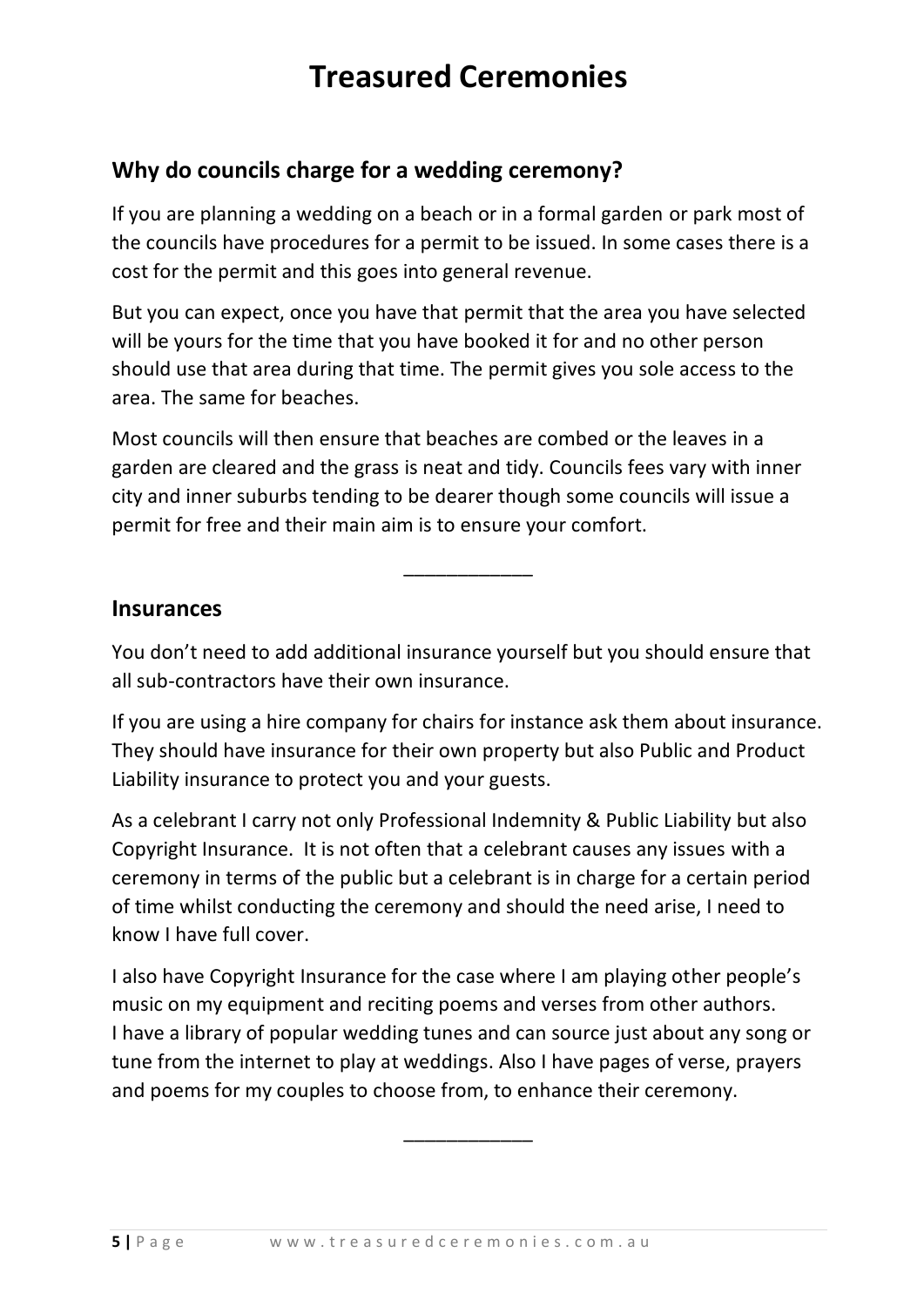## **Your Choices**

*Mario's motto* **-** When you have selected and booked your wedding venue then you need to book your celebrant.

If you want the celebrant of your choice you need to choose your celebrant as early as possible. There is no limit to how soon you can book him or her.

Approach a couple of celebrants, check their websites, email them or ring them.

But I suggest you do it as soon as you can. I perform between 80 and 100 wedding per year. Often in summer I am busy Friday, Saturday, Sunday and Monday. If you want the celebrant of your choice you need to book as soon as you can.

I do also get bookings while couples are still finalising their venue and of course I am always willing to help with that choice. I am venue agnostic but I do have experience as to which venues might suit different couples requirements.

Check out my paper on How to choose a celebrant –

http://treasuredceremonies.com.au/wp-content/uploads/2014/11/How\_to\_choose\_a\_celebrant.pdf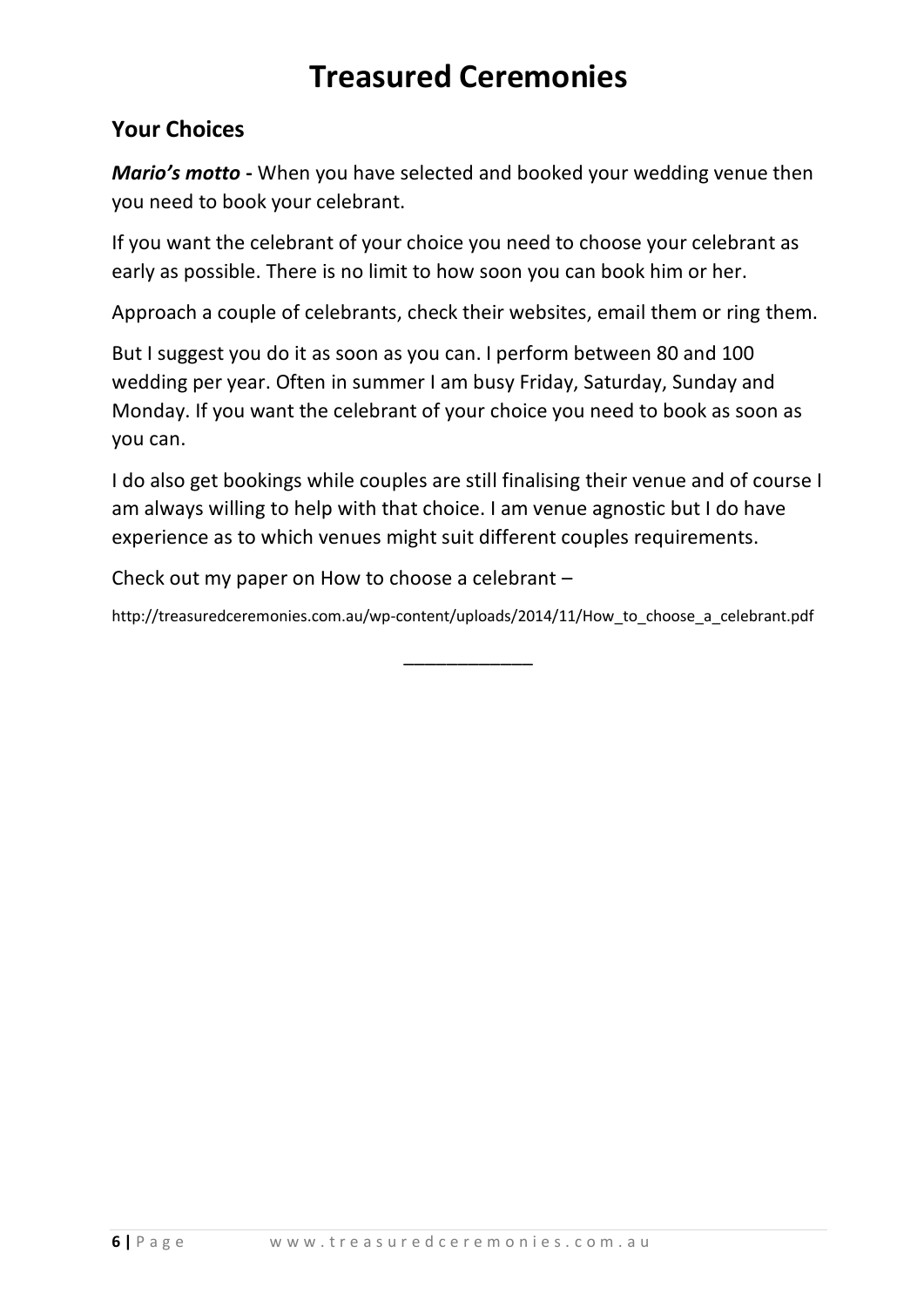## **Legal Paperwork**

The procedure starts with a government form and ends with a government form – your wedding certificate. There are a couple of main steps.

**Step 1 - Notice of Intended Marriage** is the first document that you will need to complete. You can download this form from my website and take a look, it is relatively straight forward. Names & addresses, dates of birth, parents details.

http://treasuredceremonies.com.au/wp-content/uploads/2021/05/Notice-of-intendedmarriage-Treasured-Ceremonies-1.pdf

You can complete this before I arrive or I will be bringing blank forms anyway when we meet. You will both need to sign in front of me and I then sign that I witnessed you signing it.

A special note here: the Notice of Intended Marriage is valid for eighteen months but has a minimum period of one month from the date of signing before you are allowed to marry. There are some people who don't realise this and have booked venues within a couple of weeks and these bookings need to be changed, sometimes with consequences.

The celebrant will need to sight evidence of your date and place of birth and also a photo identification. For Australian born, it is better to produce your birth certificate so that parents are recorded accurately. The photo Id can be either drivers licence or passport.

For people born overseas, a passport is the best document to use.

If you are a divorced person then evidence of the divorce, or your last divorce if there is more than one, is required to be shown to the celebrant.

Note that in all cases the original documents must be produced for the celebrant to sight. Photocopies of documents are not acceptable.

If you don't have the documents I have listed above then talk to the celebrant. There a certain other ways of satisfying the conditions provided you have a genuine reason for not having the correct documents.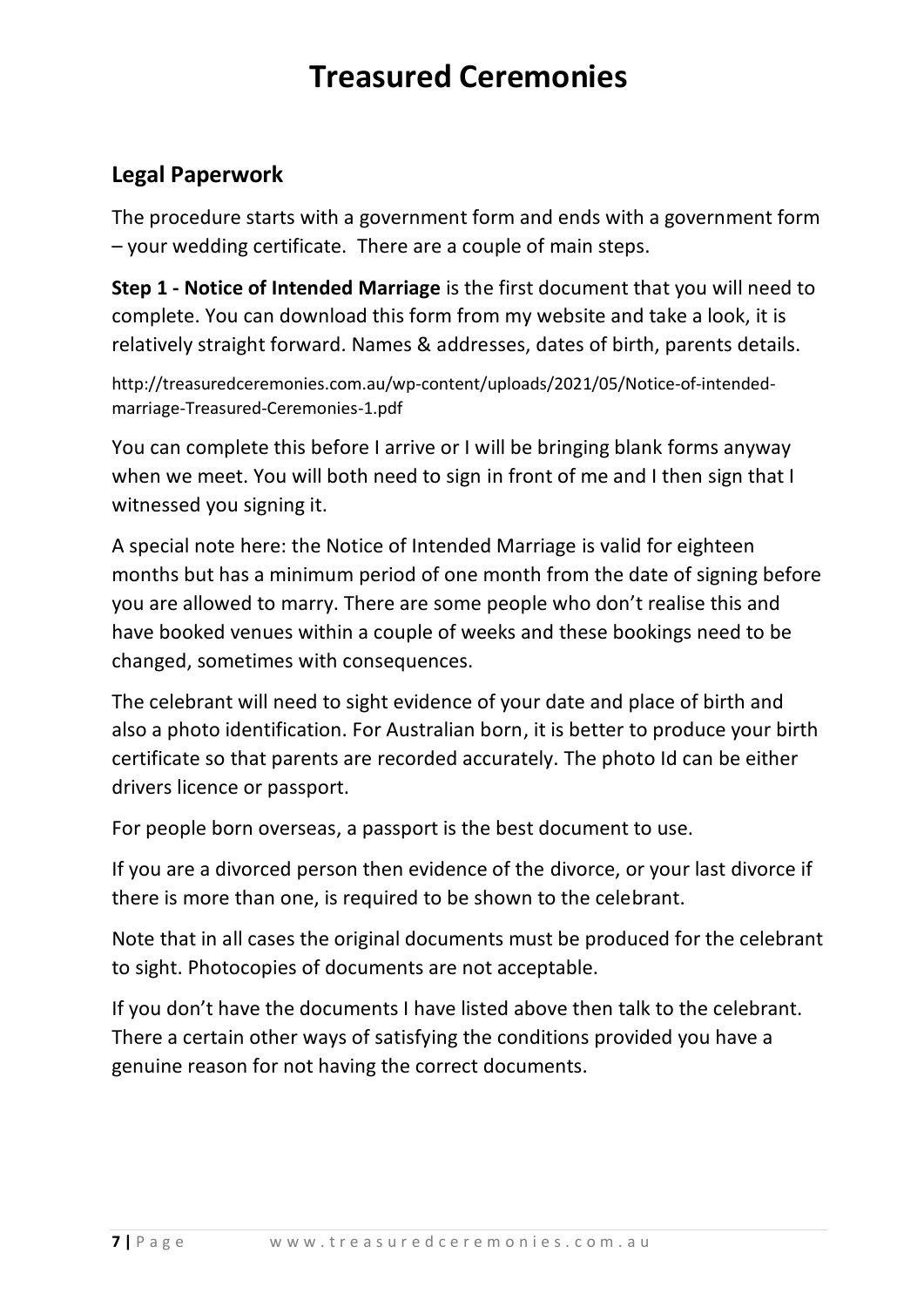### **Step 2 - Declarations**

There is a document called a Declaration of No Legal Impediment to Marriage. Sounds like a really serious piece of paper and it is. You are both required to sign "that as far as you are aware there are no circumstances that would be a legal impediment to your marriage".

Just before the wedding, at our last meeting or perhaps at the rehearsal I will bring this form along as well as the sample marriage certificate. I will ask you to check through the certificate to ensure there are no transposition errors and I will explain the Declaration which you will then sign and I will witness your signatures on the form. The marriage certificate will be printed on the back of this form for the wedding ceremony.

### **Step 3 – Marriage Certificate**

On the day of the wedding there are three pieces of paper to sign and this will occur towards the end of the ceremony after the announcement of you now being "husband & wife" or "partner & partner". We can discuss this.

You both will sign two copies of the Marriage Certificate. On the day you will need two witnesses who have attended the ceremony, who will then come up and witness your signatures. Their full names are printed on the documents and I will then witness all your four signatures.

You will also sign what we call a presentation certificate which is a document you will keep on the day. I usually hold this until after the ceremony and give it to a responsible person from your family or friends or sometimes to the event manager at the venue.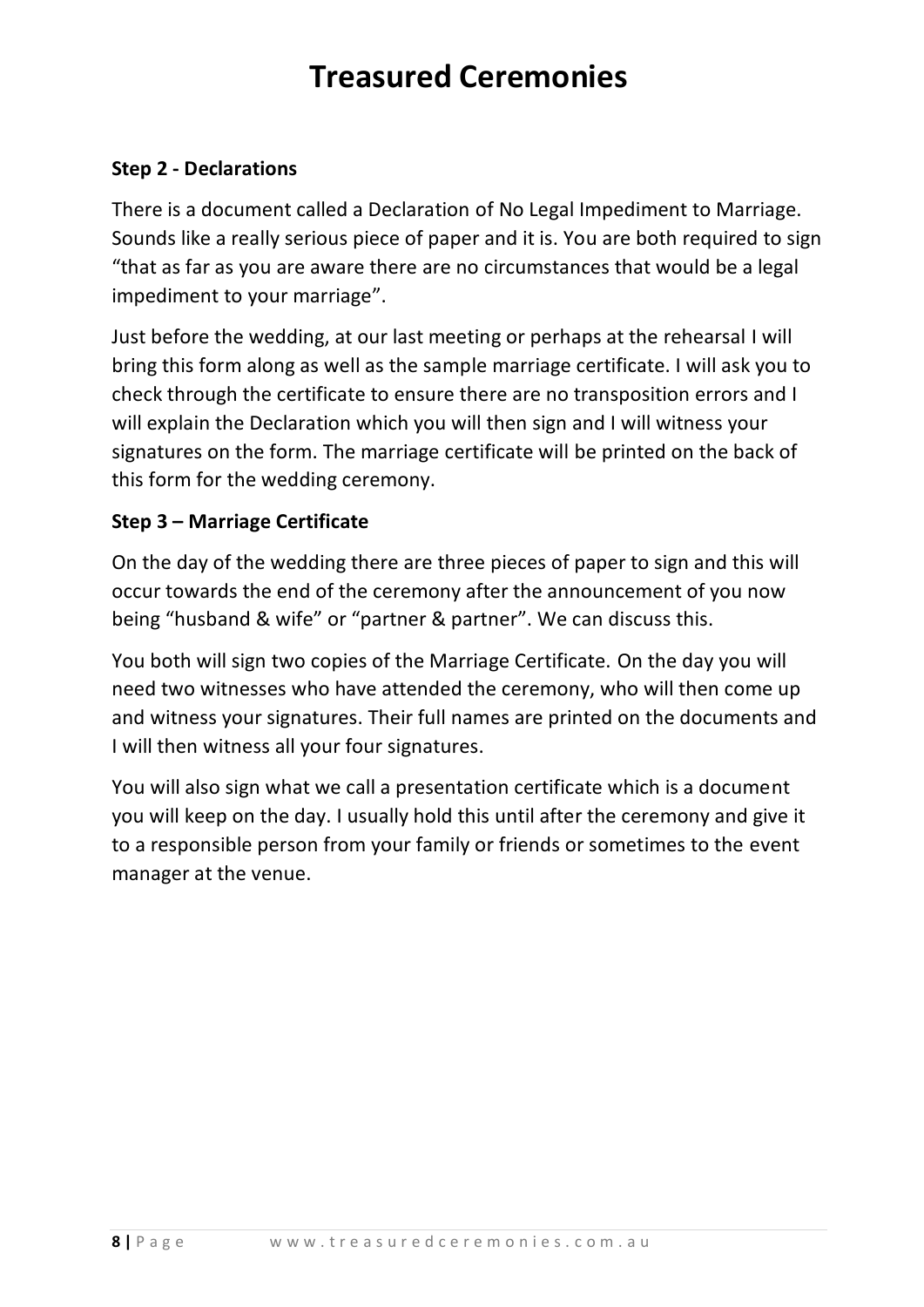### **Step 4 - A Standard Victorian Marriage Certificate**

For many couples that is the end of the formal process. However for reasons where a couple needs to prove their marriage then a marriage certificate issued by Births, Deaths and Marriage (BDM) is required. This may be for Visa requirements, change of passport, amalgamation of bank account or some people for their employment such as department of defence employees.

I lodge my paperwork the day following the wedding ceremony via an online portal. The department of Births Deaths & Marriages process the lodgement and documents onto their databases. In summer this can take a few weeks, at other times it can be as soon as two weeks.

Once I have been made aware that your processing is complete I will email you the details along with a number call an IRN number or processing number which helps BDM find your files faster. You can then apply online for your certificate, pay a small fee (currently \$43.80), provide evidence of who you are and the certificate will be mailed to you. This is something you must do yourselves after the wedding or the celebrant can include this in his paperwork and you can reimburse the cost to the celebrant.

You can look at the procedures on this link https://www.bdm.vic.gov.au/marriages-and-relationships/get-a-marriage-certificate

\_\_\_\_\_\_\_\_\_\_\_\_

There is no way to speed up this process, so let me know if you are under pressure to receive your evidence of marriage, as I may be able to help you.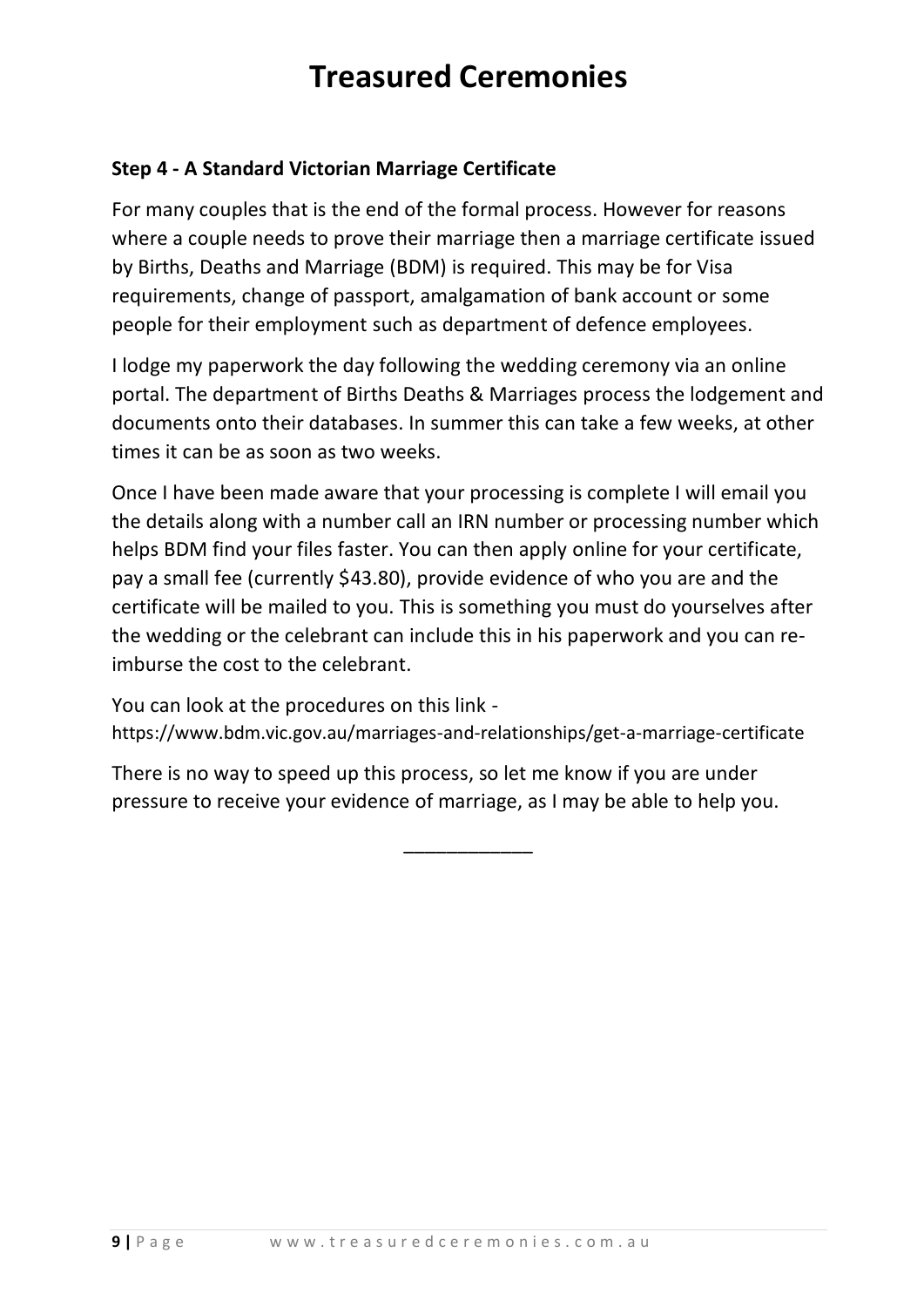### **Marrying a person who is not available to sign the initial paperwork**

There are provisions for one person to sign the Notice of Intended Marriage and the other person is to sign at a later date. This may be where one person is working away at the time I visit, such as someone who works or lives interstate. Sometimes the person might be overseas and in both cases, I will hold the paperwork with one signature until the other party arrives. Note that the minimum period of one month from the date of signing the Notice commences with the first signature. The second person can sign at any time up and until the actual ceremony. I usually try to get this done as soon as the person arrives or at least a couple of days before. It is important that I have time to sight and study the evidence of date and place of birth of the second person and also to ensure myself that the person fully understands what will be taking place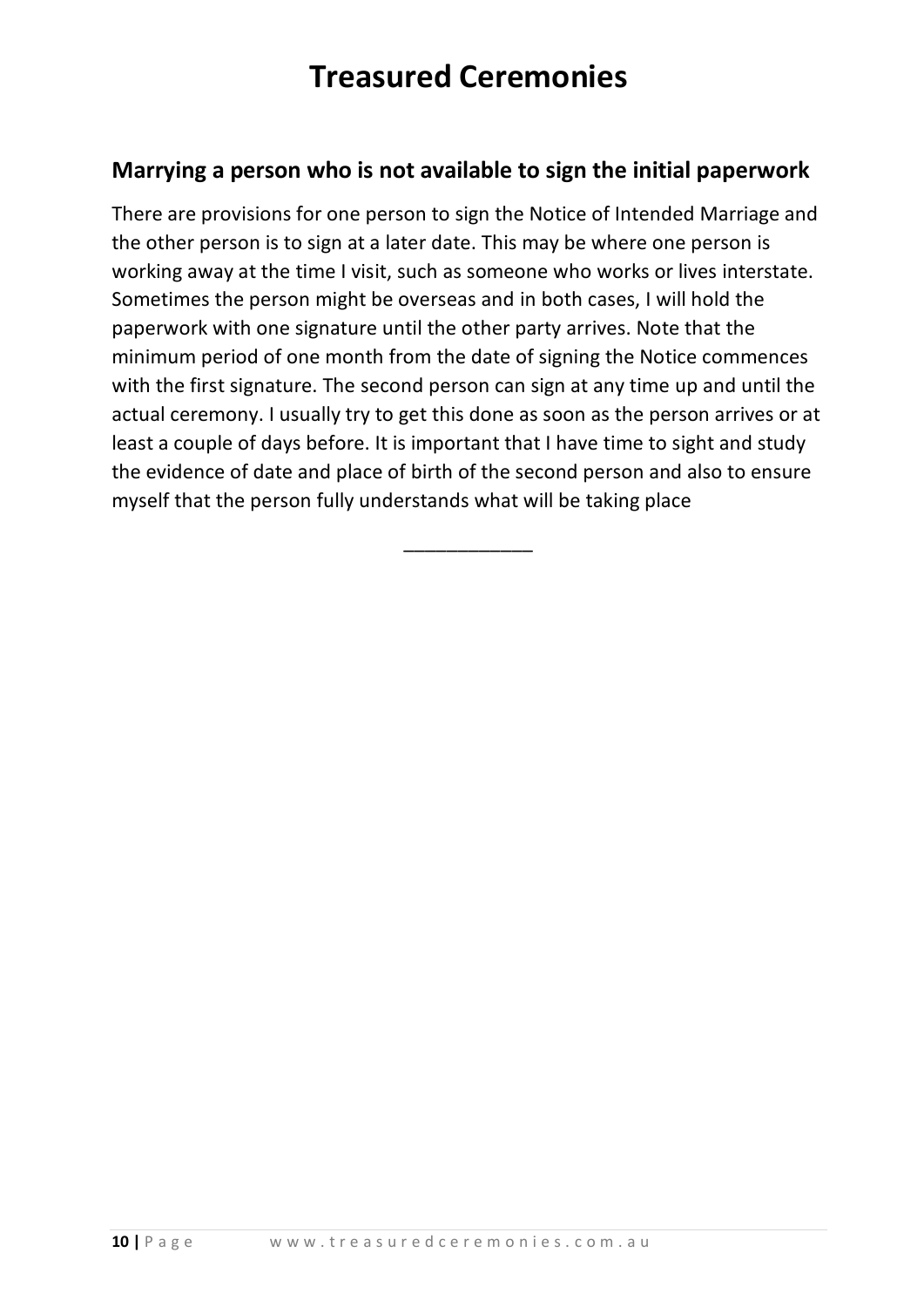## **A couple who do not reside in Australia or reside Interstate**

At times I am contacted by couples who want to marry in Australia or in Victoria but won't be here until closer to the proposed ceremony and not as soon as one month before.

There is provision for that couple to send a copy of the NOIM and supporting documents to the celebrant by post, by fax or scanned in an email. If posting I recommend couple use registered post. If email or fax then the couple must bring the originals with them and these must match exactly to the scanned information. I also need to check original evidence of place and date of birth.

A NOIM must be witnessed and received by the celebrant one month before the ceremony by one of the methods mentioned.

If in Australia the NOIM can be signed in front of -

- Another Authorised Celebrant
- A Commissioner for Declaration
- A Justice of the Peace
- A Barrister or Solicitor
- A legally qualified medical practitioner, or
- A member of the Australian Federal Police or the police force of a state or territory

If outside of Australia the NOIM can be signed in front of –

- Australian Diplomatic Officer
- an Australian Consular Officer
- a notary public
- an employee of the Commonwealth authorised under paragraph 3(c) of the Consular Fees Act 1955, or
- an employee of the Australian Trade Commission authorised under paragraph 3(d) of the Consular Fees Act 1955.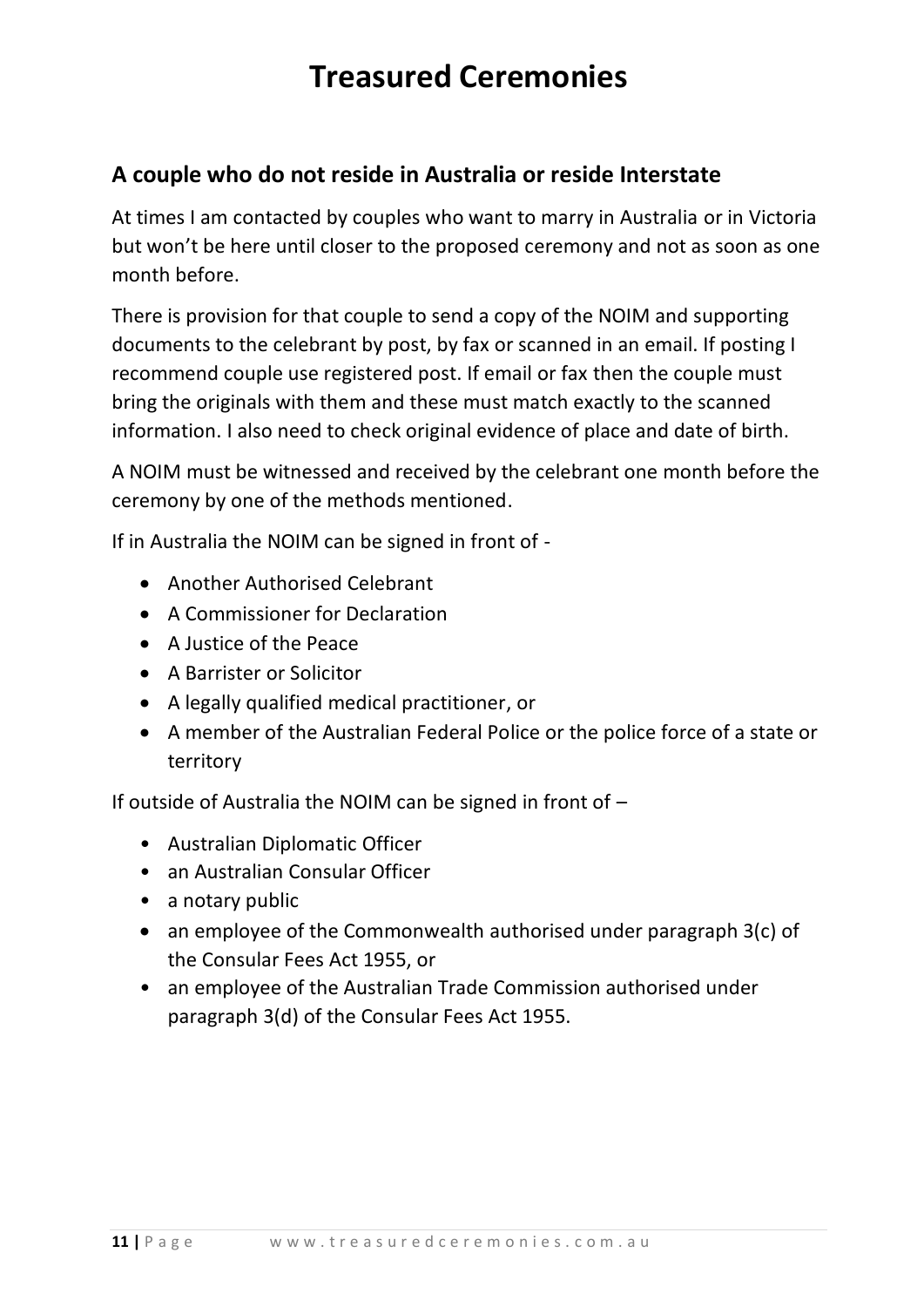## **The Wedding Ceremony – Ideas and Structure**

You should have no hesitation in creating your own unique wedding ceremony that reflects your values, your taste and your singular style.

Just like you take photographs as a memory of your special day, so too, the ceremony should be created in such a way as to be a lasting memory. I always give my couples a copy of the ceremony afterwards as a keepsake to remind them of the special day that we created.

The most important aspect of all of this is the relationship between you and your celebrant. Your celebrant is a supplier. Sure, as a professional, he or she is knowledgeable about the marriage act, has an important role as a Commonwealth Registered Marriage Celebrant, and will be responsible for registering your wedding. But as a supplier to you, just like all the other suppliers, I want to do my best to provide you with the ceremony that you want and desire.

And I will do my utmost to ensure that the ceremony runs smoothly with few hiccups as possible. Yes there are often little things which go wrong or might affect your enjoyment but I try as far as possible to watch for those, prevent them where possible or ride over them as smoothly as possible.

I have a wedding planner – a wedding planning document which you can download from my site. It does not matter how small or how large a wedding you are looking to have – take a look at the planner, it will certainly give you some ideas and help you to not miss any steps

http://treasuredceremonies.com.au/wpcontent/uploads/2014/11/Wedding\_planning \_checklist.pdf

We will talk about your ceremony structure in more detail when we meet and I have a 'Ceremony Kit' which I am quite happy to mail to you if you would like to read through it first. Contact me - http://treasuredceremonies.com.au/contact-me/

Otherwise I will bring along this free kit when we first meet and go through the steps in a ceremony in an order that I know will work on the day.

I am obliged to follow the rules of the Marriage Act 1961 and there are certain parts of the ceremony that must be present and must be performed in a certain order. I will ensure that these requirements are complied with.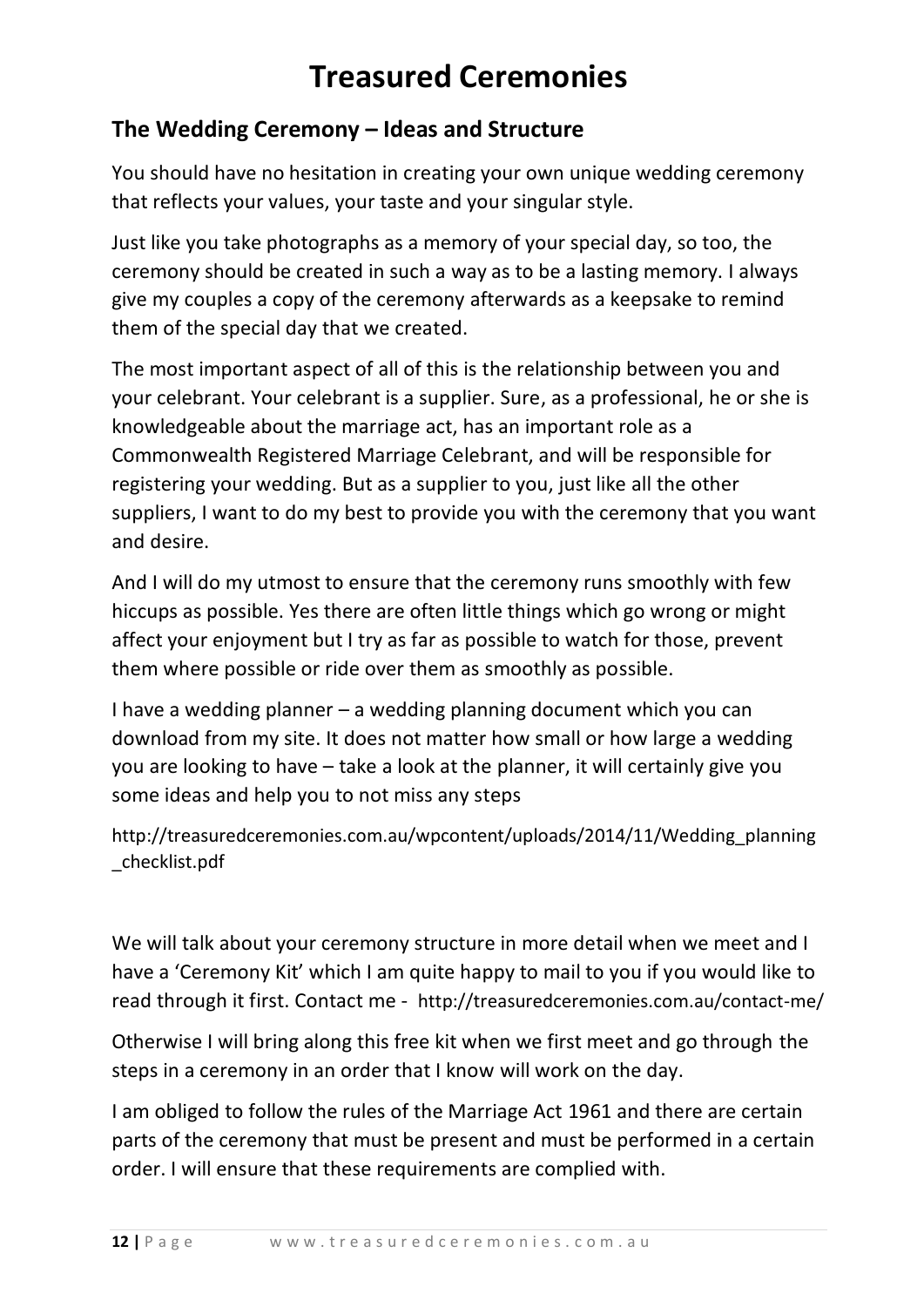There is plenty of scope for us to customise the majority of the ceremony so that it has your own look and feel and reflects your values and wishes.

### • **Brides Entrance**

If you want a traditional ceremony by all means play Wagner's Bridal Chorus or as some people now choose – Pachelbel's Canon in D. But don't limit your thinking to this – there are many many songs and tunes now which you can you utilise to reflect your feelings and the mood you want to create. Ask me for a list of them.

Imagine walking down the aisle to Bruno Mars, Brian Adams, Ed Sheeran, James Blunt, Jarryd James, Train or John Legend. The list is almost endless.

And I am sure your father really wants to walk his daughter down the aisle for her wedding but sometimes it is not possible or circumstances dictate that some other options need to be considered. The person walking you down the aisle might be your mother, brother, sister, uncle, best friend or even the Groom. I have even walked the bride myself on one occasion.

#### • **Readings**

It is nice to have family or friends participate in your wedding by reading. So when you are working out your bridal party, there is often that one person who does not fit ? They could be asked to read. What could they read? Well there are numerous possibilities. Of course for those with religious parents or relatives, out of deference, they could be asked to read a prayer or something from the bible. There are also lots of readings and poems which are not religious in any way.

You can ask someone to read and choose what they read or you can choose the passage and ask them to read it. I have lots of examples of both or you can search on line, there are literally thousands,

I do recall a wedding where one side of the family were religious and the other side not, even though both were from the same culture and one which you would expect them all to be religious. So one Aunt read a passage from the bible and the other Aunt read a poem by Kahlil Gibran.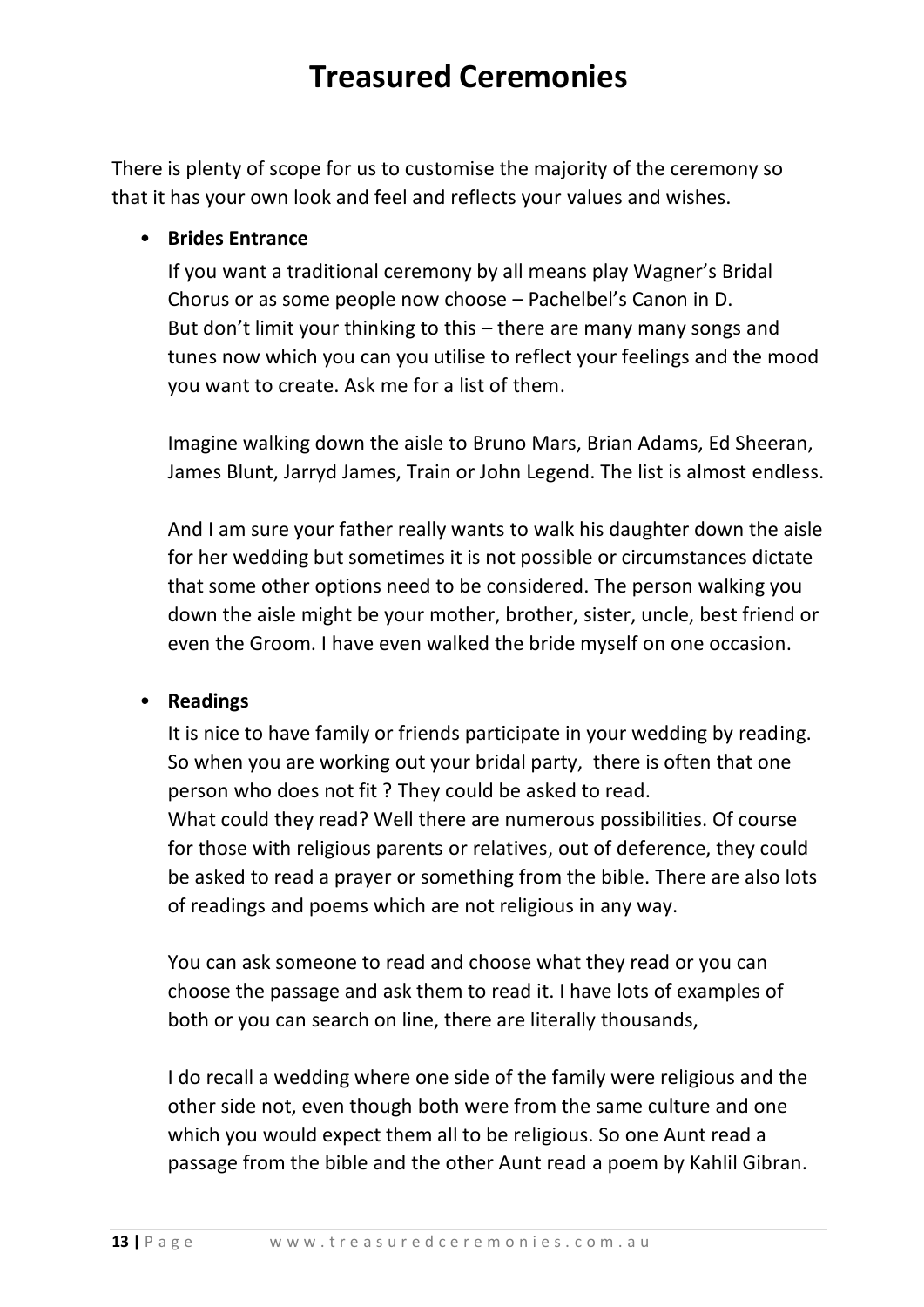You might also have friends who are musically talented and can sing or play during your ceremony. I would encourage you to ask friends and family if they have the talent to become involved to create the memory for you. It might be violin, guitar, bagpipes or someone singing.

#### • **In memory**

Life goes on and sometimes events occur and families lose a loved one before they are able to join the wedding celebration. Sometimes we have to defer the wedding and sometimes the wedding will go ahead.

If you so wish we can add a section at the start of a ceremony to remember those who have passed away. I feel it is better to do this early in the ceremony, immediately after the entrance. It can be associated with the lighting of a candle, the placing of a picture or some other method of recognising the significance of the person. We take time to say a few words in memory of the person and have a short period of reflection before continuing with the wedding. Be assured if this is what you want then it can be done with the dignity and respect that the person deserves.

#### • **Vows**

The law says you must say something to each other on the day. That is in the form of a vow or legal name "Monitum". A lot of groom's ask "do I have to?" And the answer is yes, you do have to.

I tell my couples to think of this, not as a vow, but as a promise to each other on that special day.

In my ceremony kit which I hand out to prospective couples there are four pages of examples of these promises to stimulate the thinking of what each might say. These can be used as is, modified or do a search online and find more. You can even write your own.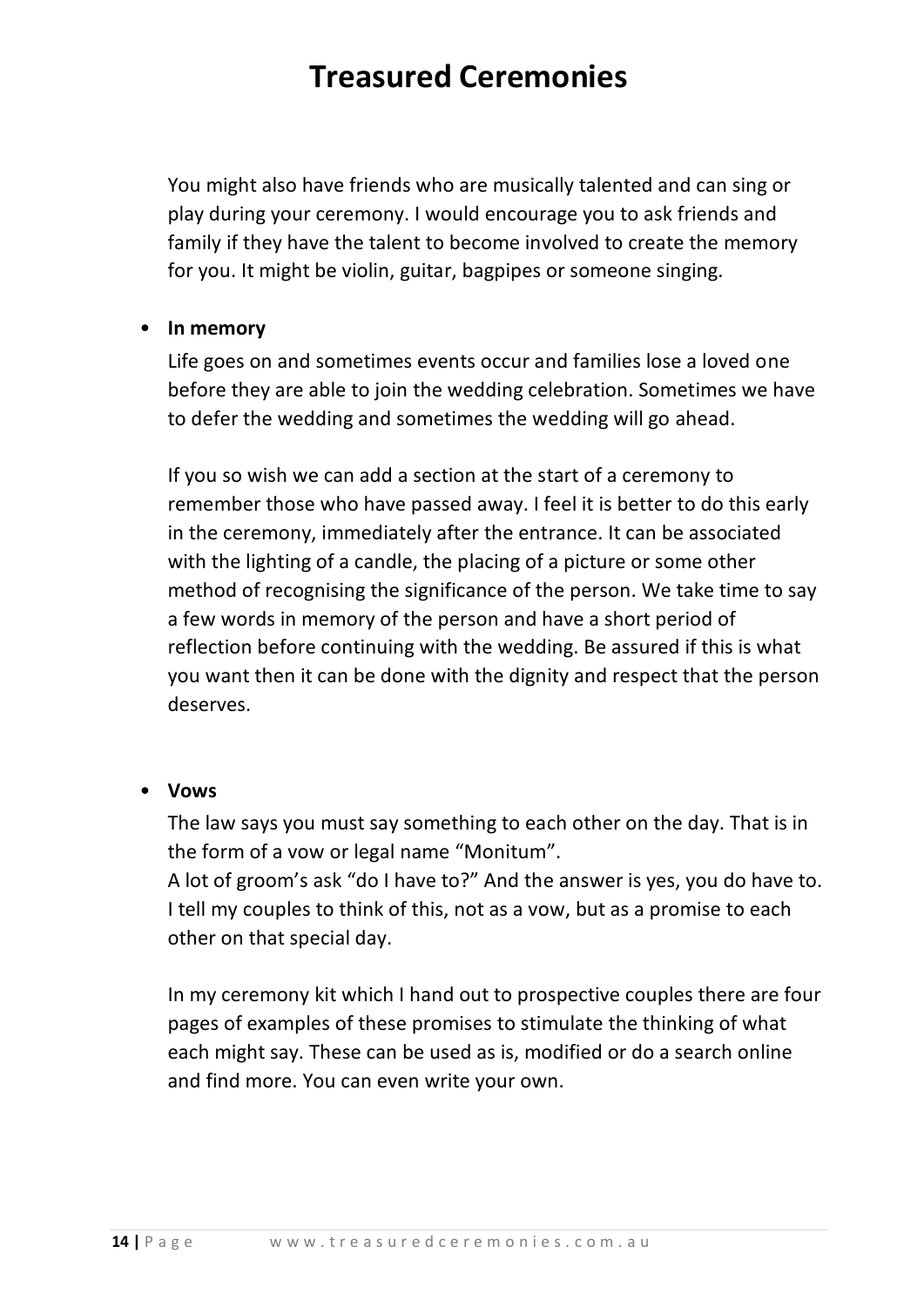You also have a choice to keep this promise as a surprise for each other on the day. I am very careful at rehearsal to keep the content a secret.

On the day I help my couples by having their vows printed onto cards for them to read from. I did have one bride who read hers from her iphone as that is something she always wanted to do.

### • **Ring Exchange**

Another area to customise the ceremony is the exchange of rings. There is an opportunity for me to say a few words over the rings when they are presented, and it is kind of like a blessing. And the couple will also say a few words to each other as they place the rings on each other's finger. I have samples of these wordings in my ceremony kit.

Interesting to note that sometimes we only have one ring, for the bride and that is ok, we just tailor the words to suit.

### • **Unity Ceremonies**

Another aspect of wedding ceremony are Unity Ceremonies. These are ceremonies within the main ceremony and can include such things as

- o Sand Ceremony mixing of coloured sands
- $\circ$  Wine Ceremony drinking wine together, the first time as husband & wife
- o Wine Box Ceremony presenting a wine bottle in a box for the future
- $\circ$  Unity Candles to signify the coming together of a couple or their families
- $\circ$  Tree Planting different combinations of ceremony around new growth
- o Hand Fasting and Knot Tying

Most of these and many others, are around the concept of two people becoming one. Not losing their original identity but together creating a new form – a couple in marriage.

I have of examples and variations of themes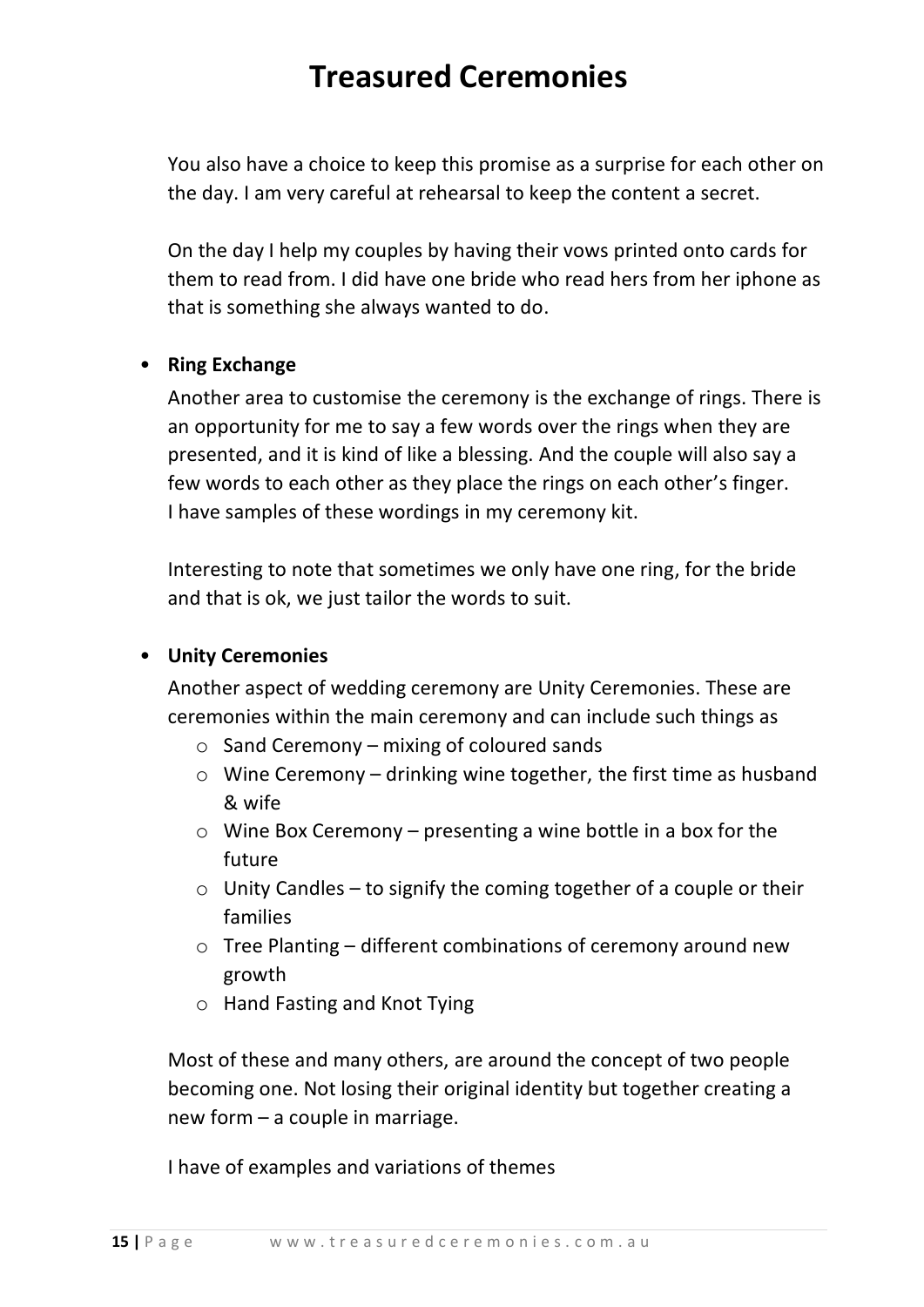### • **Signing the documents**

You will be asked to provide two witnesses who are to be at the ceremony and you will need to provide their full names. They will need to be present all the way through the ceremony and sign your paperwork at the end. Traditionally this was 'best man & maid of honour' and that can be if you like. But also think of variations, there a lots of choices.

Out of family respect you might ask two fathers to sign. I find this especially likeable by Asian families but there are other alternatives. If the Bride's father has walked her down the aisle then why not the two mothers to sign.

Circumstances might occur where immediate parents are not always available so other family members or friends can be chosen.

You should also choose some background music for the three or four minutes that it takes to get the signing done. Something light and quiet but nevertheless meaningful in the context of the rest of the ceremony.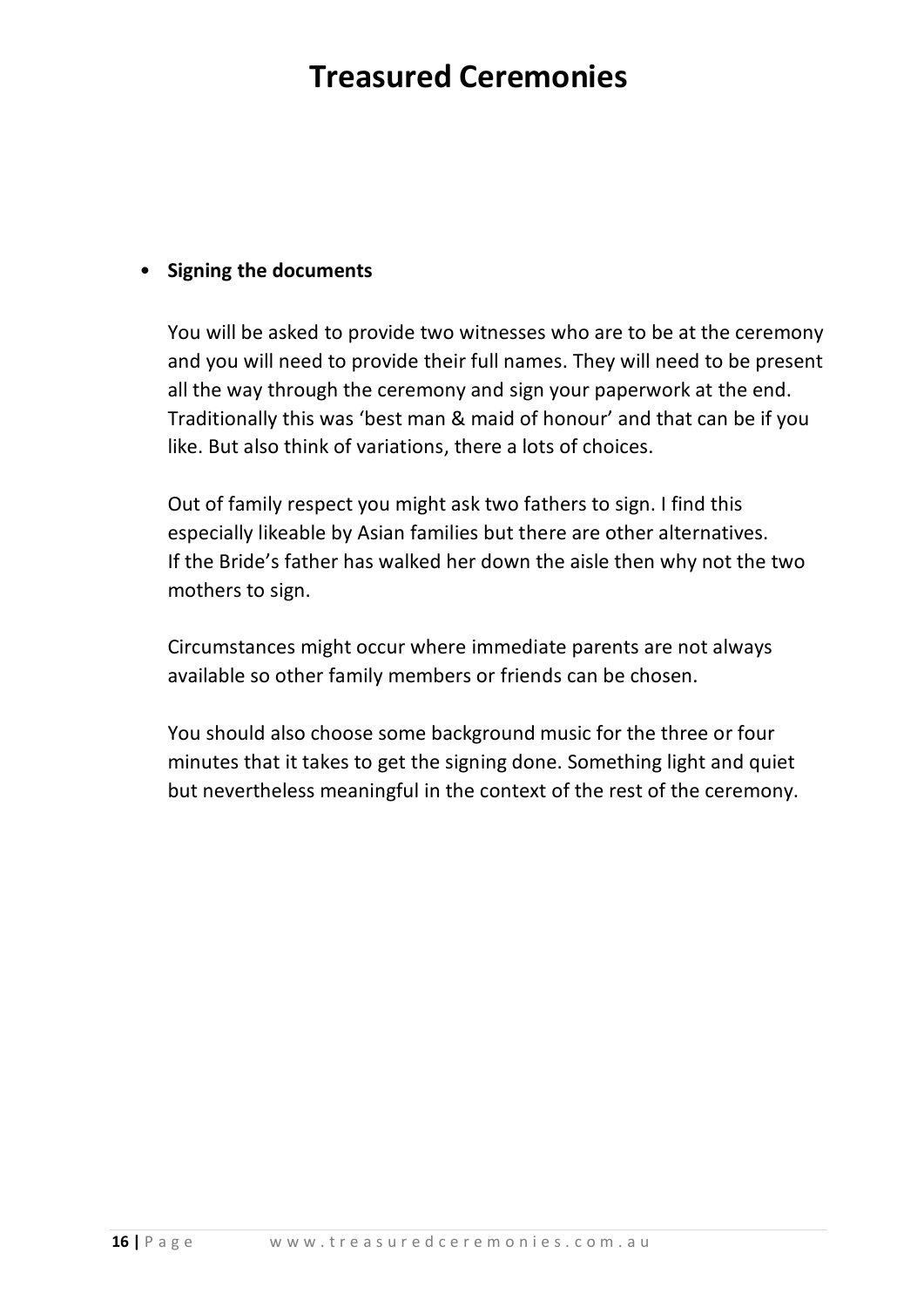### • **Couples Exit or Recessional**

Now is the fun part. You are married, you are going to walk back down the aisle as a couple and you can choose some upbeat music. By all means if you are traditionists then Mendelssohn's Wedding March is entirely appropriate. But there are alternatives.

Stay in the classical arena if you want to but also consider some of the more upbeat tracks that make you feel triumphant in your successful marriage.

All you need is love Signed, Sealed, Delivered (I'm yours) Your Love Keeps Lifting Me Higher Walking on Sunshine For Once in my life

The list is endless but I can help - don't forget - "It had to be you"

\_\_\_\_\_\_\_\_\_\_\_\_\_\_\_\_\_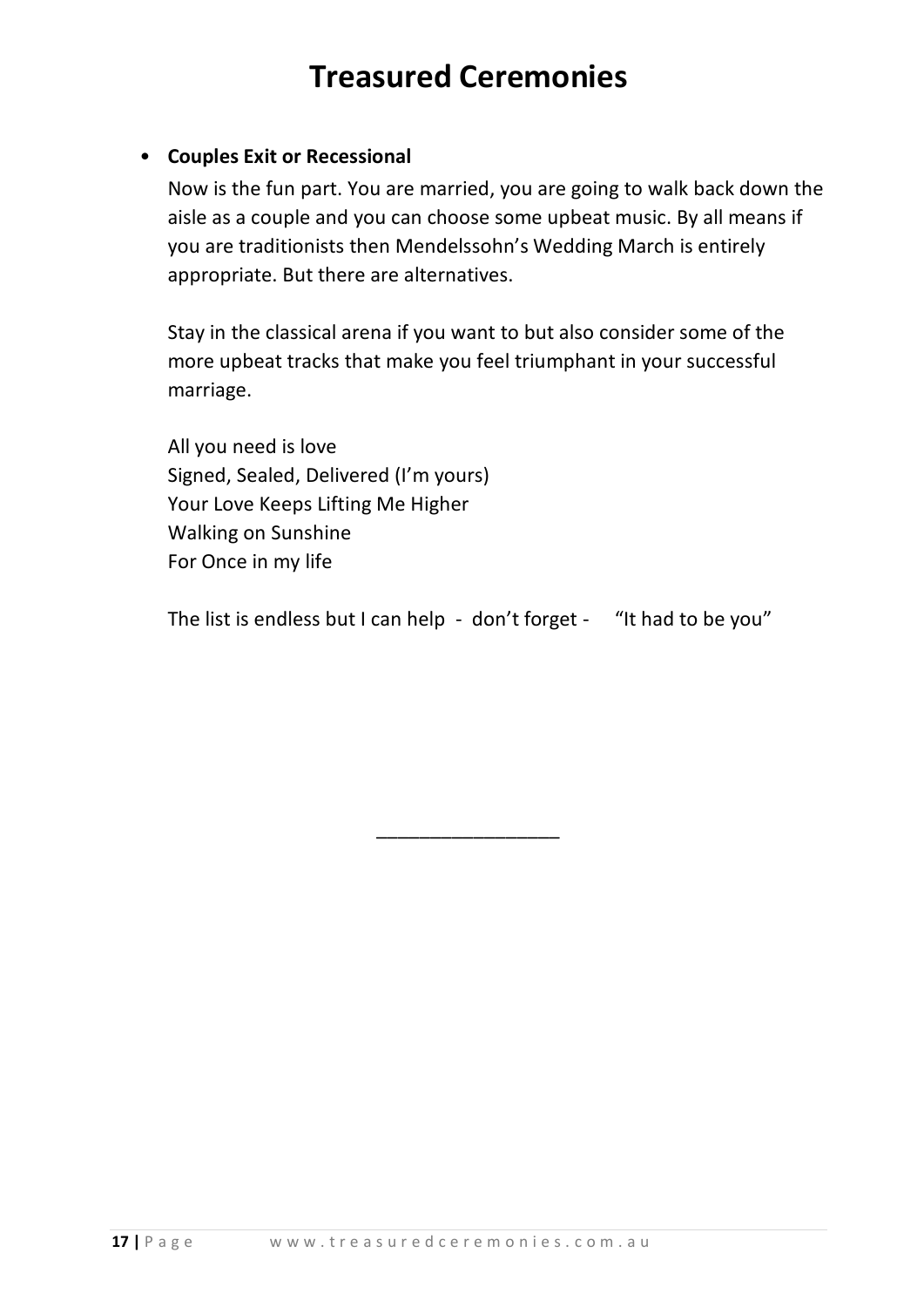### **Other important tips to think about**

### • **Seating Arrangements**

One tradition was "Groom's family on the right, Bride's family in the left" but why? Why not allow your guests to seat themselves where they are most comfortable. Sure keep the front row or two rows for the family and special friends but the rest can gather on an equal footing. If anyone asks me at a wedding "which side is the bride's side" for instance, my reply is that "we don't take sides at a wedding"

I also ensure the bride and groom are standing on the most comfortable side for them rather than forcing left or right. At rehearsal my usual question is "what side do you normally walk down the street together" and use this as a basis for placement of the couple and the bridal party.

### • **Bridal Party**

The brides attendants (not bridesmaids any more) do not have to be all female and similarly the grooms attendants (not groomsmen) do not have to be all male. I have performed many ceremonies with no gender bias in the way the attendants are distributed and it is a refreshing change to be in this more presentable arrangement.

### • **Bridal Bouquet**

The bouquet is supposed to represent new life and the tossing is meant to mark the next in line for wedded bliss. Traditional bouquets if made from real flowers can be quite heavy so you might want to opt for a fabric bouquet which will last longer, is easier to carry and will not wilt or start to lose petals during the ceremony. It will also keep for a long time if you so desire or become a keepsake for a parent.

• **Bridesmaid's Bouquet**

Bridesmaids also used to carry a bouquet but always smaller than the bride's. You don't have to follow this tradition, change things up a bit. Your attendants could carry other meaningful objects – lanterns for instance to cast a subdued yet festive light. Something which represents your shared values.

\_\_\_\_\_\_\_\_\_\_\_\_\_\_\_\_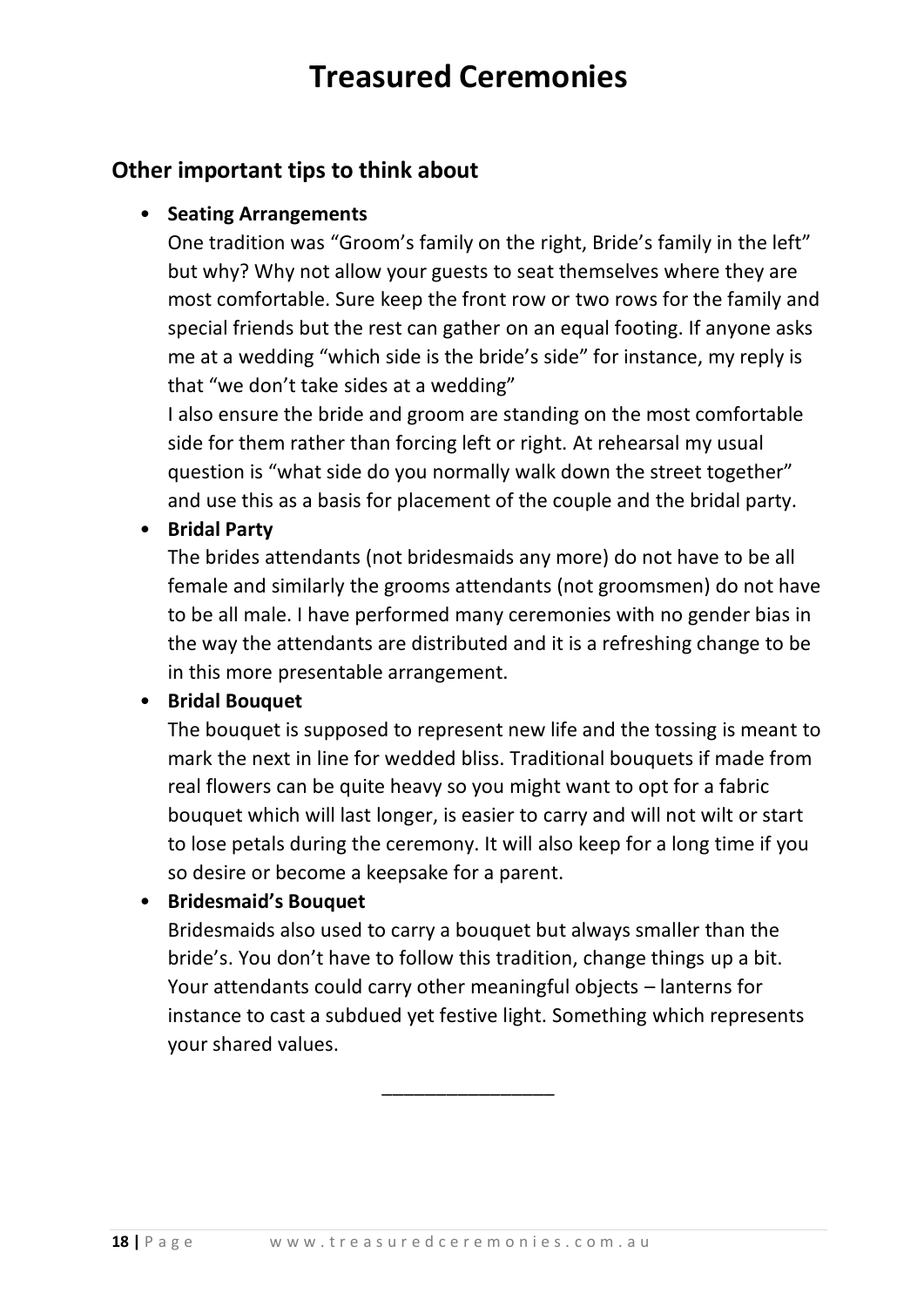## **Questions and Answers** \*

#### **Q. How can I help my celebrant to provide a personal and fun service?**

**A.** I believe the best way for a Celebrant to create a personal and fun ceremony, is for you to give them as much information about you and your relationship. You could help them by answering questions like: - How and when you met; and the proposal? - What you liked about each other when you first met? - When did you decide that you wanted to be together forever? - What were the good things that helped you decide? - What does marriage mean to you? - What you each (individually) love about each other? - What leisure, sports and/or interests you enjoy together? - What does family mean to you? - What your hopes and dreams are for the future? - Anything else you think is relevant, especially if you have any children. What they mean to you and how they have changed your relationship. Getting to know my couples better, certainly helps me to create personalised and fun ceremonies.

#### **Q**. I need a suggestion for a special poem or reading

**A.** Your Celebrant should be able to help you with something that would be suitable or you can check pinterest and google which both have numerous readings and poems for specific occasions.

#### **Q. How do I set up a wedding ceremony schedule?**

**A.** This is something I discuss at first meeting. Sometimes I feel like a Wedding Organizer myself! We go through a basic schedule and work it from there. I usually go from beginning of the day to the end of the wedding and then work backwards. I know this sounds confusing. I genuinely find that this works well and I hope it helps you as your schedule is often the most daunting task.

#### **Q. How do I convince my fiancé to elope?**

**A.** Marriage is about compromise and about being open and honest. The wedding can be small and intimate with just the closest of family members present at a location you both love.The celebrant you choose would be able to develop a beautiful meaningful ceremony with you both so that it will be a momentous occasion. The reception can be equally intimate eg. going out to dinner, reception at home, cocktails. The money saved can be spent on a honeymoon or for a home. Good luck in your discussions with your future husband.

#### **Q. What vows would you recommend for a commitment ceremony?**

**A.** I suggest that couples write their own vows expressing their inner thoughts and wishes for their future. The only difference between a commitment ceremony and a marriage ceremony is that there are no legal aspects in the commitment ceremony.

#### **Q. How can I make an uneven bridal party work?**

**A.** There was a recent wedding with 7 bridesmaids and only 4 groomsmen, it provided for some wonderful photos, great fun photos about the mismatch! In the ceremony itself, it's not such a huge issue, if there's to be a recessional and the bridesmaids need to match together,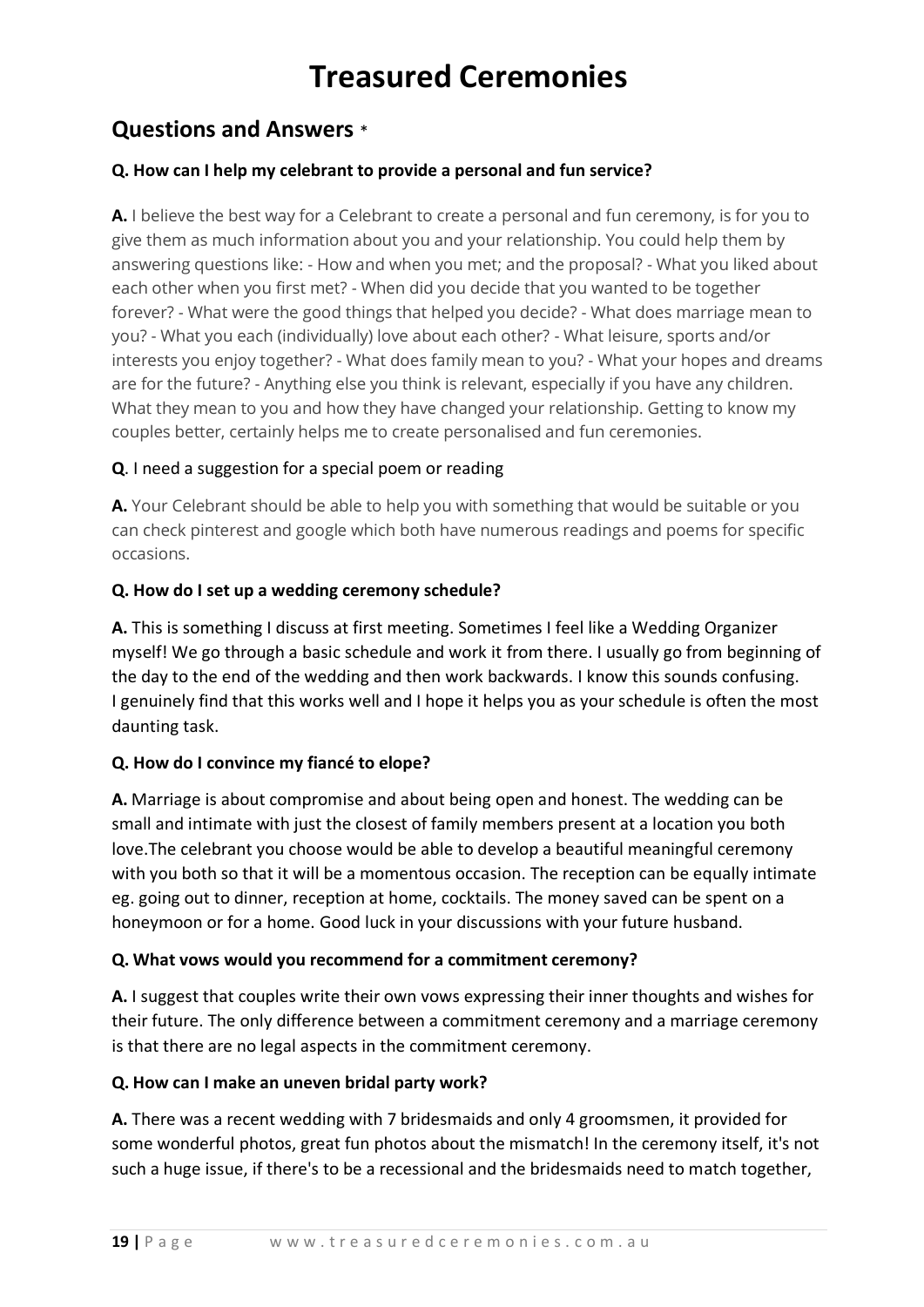it's fine! Have fun with it! Go with your gut and use the people you want to use in the ceremony whether there's a mismatch of one, two, three or four - just make the most **of it.**

#### **Q. Are there any affordable celebrants out there for a simple ceremony?**

**A.** the cost of your celebrant should not be your defining point - it should be how you feel about the person that is to perform the most important part of your wedding day.The person you choose should be able to reflect your feelings to your guests and should set the scene for the rest of the wedding celebrations. Do you want your guests to sit/stand through a brief ceremony that has no connection to you and your fiance or worse still - a ceremony that is stilted and disorganised?. Or would you prefer to create a fantastic atmosphere and anticipation which then would naturally roll into your wedding celebrations? How much are you prepared to pay for your flowers, your dress, the cake, the venue - all these may be deleted and you would still be married and yet you want to put a cap on the only part of the ceremony that is essential? Every wedding has a legal aspect and every wedding must abide by these rules - admittedly you could opt for a registry-style of wording that is not personalised and delete the customisation, however essentially the same amount of time and effort is required for each and every ceremony - traveling to and from setting up, preparing the legal paperwork and so forth

You only have one chance to create your big day - make sure that you do it justice. My advice to you is to talk to a few celebrants and see what they have to offer, make sure that you feel comfortable with them and are confident that they can conduct your ceremony on the day, you need to make sure they will fit in with the type of atmosphere that you are wanting for your big day. Then look at the price.

### **Q. What is the best method for choosing the ideal celebrant?**

**A.** The best method is to look in the local area, meet with them and ask questions. Look for someone who cares, is professional in attire and in their actions, who makes you both feel comfortable and takes on board what you want in your wedding. The celebrant should be able to offer suggestions and advice regarding the ceremony in order to make your wedding unique and special.

### **Q. Do the groomsmen have to be male ?**

**A.** Some of the best weddings I have conducted have a great mix of genders. Consider them as Brides attendants and Grooms attendants and you have the answer. A mix can work really well.

### **Q. Do you have to say " you may kiss the bride ?"**

**A.** I support gender neutrality and we never used to hear "dear bride – you may now kiss the groom" . So my wording at this time is "You may now kiss"

Of course in some cultures kissing in public is not allowed and therefore we exclude this step. It can be substituted with something else. Ask me about options.